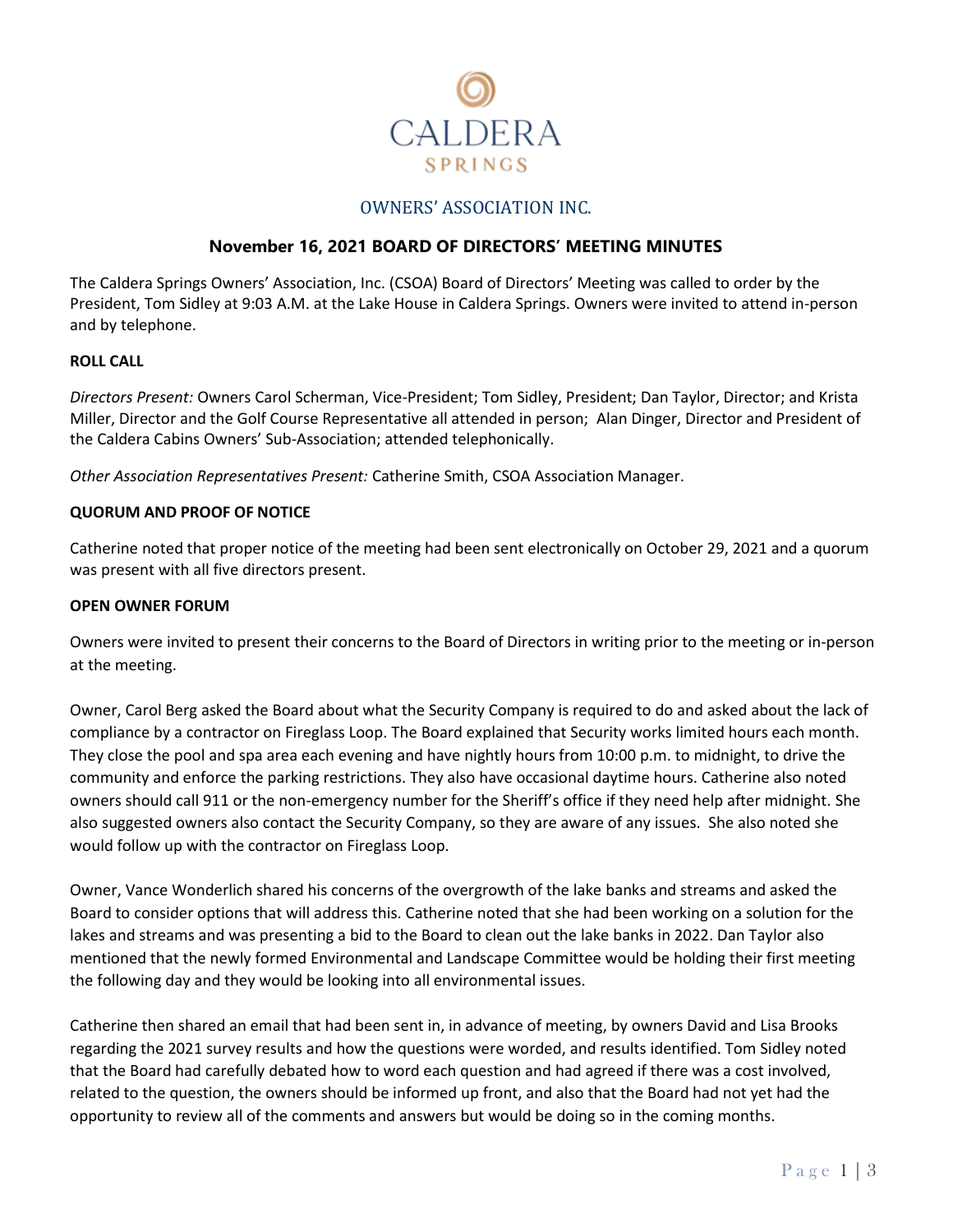### **Caldera Springs Owners' Association Board of Directors Meeting November 16, 2021**

#### **CONSENT AGENDA APPROVAL:**

*Upon a motion duly made by Carol Scherman and seconded by Dan Taylor and unanimously approved, it was:*

# *RESOLVED, that the Board meeting minutes from September 7, 2021; October 19, 2021; and the 2021-2021 Snow Removal Contracts with Spring River Tree Service and Springtime Landscaping are approved as presented.*

#### **APPROVE OFFICERS**

Tom Sidley noted that when Joel Witmer's vacant Director seat was replaced by Dan Taylor, the Board had not appointed a new Treasurer. In light of the fact that Dan is now the Board Liaison to the newly formed Environmental and Landscape Committee, Tom recommended that Randy Smith, the Chair of the Finance Committee, be nominated as the Treasurer. This would help share the workload amongst the volunteers and the Association Bylaws allow for this officer position to be held by a non-director. Randy would not have a voting role on the Board.

*Upon a motion duly made by Tom Sidley and seconded by Dan Taylor and unanimously approved, it was:*

# *RESOLVED, that the owner, Randy Smith, also the Chair of the Finance Committee, hold the office of Treasurer for the Association.*

# **DISCUSSION OF THE MASTER ASSOCIATION ASSESSMENT CALCULATION AND THE DECLARATION OF ANNEXATION**

Catherine noted that she had received several calls/emails after the last working session regarding the upcoming budget and the issue with the percentage of costs and votes held by the Cabin Sub-Association and the Golf Course, so she wanted to explain more of the history, so more owners could understand the issues faced by the Board at this time.

Catherine shared that when the Master Association Finance Committee began working on the 2022 budget with the projected expansion figures, they noted that the Cabin Sub-Association's required payment of 10% of all the Master Association expenses, and Golf Course requirement to pay 5%, were increasing substantially, while the owner's assessments were increasing at a much lower percentage. (Both entities have the same respective percentages of the votes of the Association.) The Declarant reviewed this issue with their legal council earlier in the year and it was determined that there was no way to modify Section 2.9 of the Master Association CC&R's without a unanimous vote of the Master Association Membership.

The Master Association Board and the Declarant agreed to have their attorneys work together on an alternative, other than modifying Section 2.9, to create a fairer percentage of expenses and voting for the Cabin Association and Golf Course. The attorneys were able to find a suitable resolution, utilizing the Declaration of Annexation, to address assessment calculations, so as additional lots are annexed into the Master Association, the Cabin Sub-Association and Golf Course percentages of the expenses would represent a closer percentage of their membership.

### **2022 ASSOCIATION BUDGET AND CONTRACTS**

Randy Smith, Finance Committee Chair, then presented the Committee's recommended 2022 draft budget and contracts to the Board. Randy stated that until the changes to the Declaration of Annexation are finalized and the final plats approved by the County, the Finance Committee felt it was better to recommend a budget based on the current ownership percentages. They would then present a revised budget to the Board to consider during the first quarter of 2022.

The currently drafted budget shows assessments increasing by 9.71% to the lot owners (from \$278 per month to \$305 per month) and 10.1% to the Cabins Sub-Association and the Golf Course. The 2022 Contracts were from the same providers as last year and most increased by 10% based on labor increases in the current labor market.